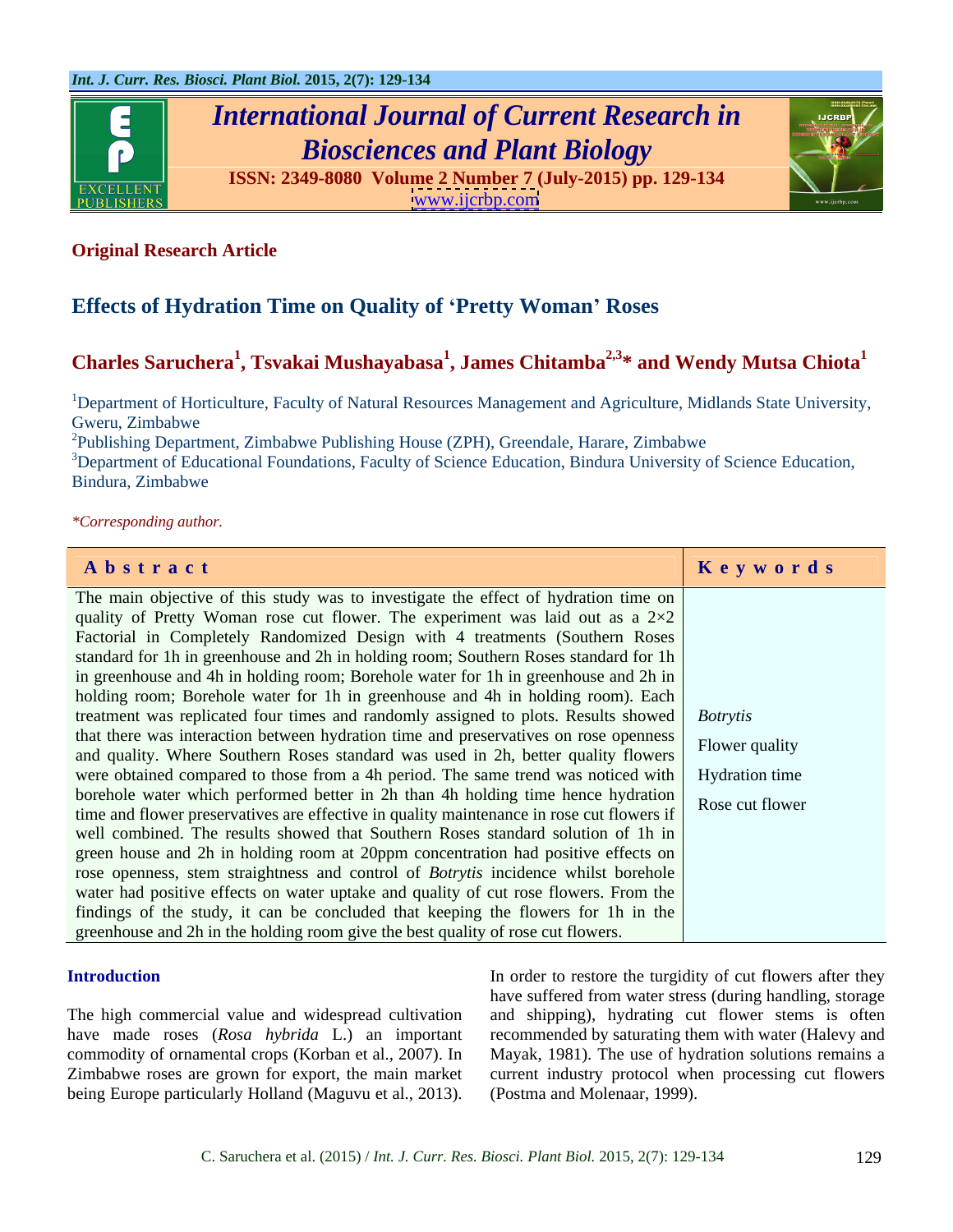Cut flowers vary in their postharvest longevity reaction depending on their species, cultivar, harvesting stage, cultivation conditions (Asghari et al., 2014). Quality in Plant material flowers is a very important parameter as in fruits and vegetables. In flowers, vase life is one of the criteria used Pretty Woman roses, (a purple sweetheart rose) grown to assess their quality (Asghari et al., 2014). Factors such as chemicals added to the vase or pulsing solution and sterilized secateurs at the normal harvestmaturity stage inherent factors in the flowers themselves affect the (stage 2), as described by Ueyama and Ichimura (1998), longevity of cut flowers postharvest (Bushen and Abebie, 2014). In addition, the appearance, quality and longevity of cut flowers are influenced by conditions of cultivation, proper harvest time, product transport conditions and postharvest handling practices (Bushen and Abebie, 2014). It is of paramount importance to extend the natural appearance of flowers by delaying the rate at (calcium hypochlorite) plus 25g aluminium sulphate, which their quality deteriorates (Chapman and Austin- Chrylklar (flower food) and 10ml wetter (Sanawett). Brown, 2007). Cut flowers with a long lasting period will Other materials include syringe, vases (6), 10 litre attract consumers for their natural appearance thus buckets for holding flowers after harvest (6), rose cut enhancing the socio-economic value of flowers (Asghari stems, 500ml measuring cylindrical jar and 100 litres of et al., 2014). Therefore, there is need to maximize the vase life of cut flowers by providing conditions that promote their longevity making them appealing to the market.

Considering the economic value of roses in the country  $HTH + 25g$  Aluminum sulphate  $+ 10m$ l Sanawett per as well as the importance of hydration of cut flowers 100 litres of water were mixed together. Precipitate was postharvest, the present study was carried out with the removed from the tank before refilling. The post-harvest main objective of investigating the effects of hydration solution was prepared a day before as the HTH is time on the quality of rose cut flowers.

Region II of Zimbabwe's Agro-ecological zones, with a

The experiment was laid out as a  $2\times 2$  Factorial in a Completely Randomized Design (CRD) with four water for 1h in greenhouse and 4h in holding room.

### **Plant material**

under normal field conditions were harvested using when petals started to unfold. Cut flowers measuring 60 cm length were used for the experiment.

### **Anti-microbial chemicals**

The chemicals used in this trial included 3g HTH water.

### **Preparation of solutions**

The SR post-harvest standard solution comprising of 3g relatively insoluble.

### **Materials and methods Experimental procedure**

**Study site** Three buckets containing Southern Roses standard The study was conducted at Southern Roses, situated 16 Sanawett 90 and 100 litres of water) were prepared. km east of Harare, Zimbabwe. The area is located at a Borehole water was put in the 4<sup>th</sup> bucket. Thirty stems of latitude of 31º08' E and 17º55' S and an altitude of 1479 Pretty Woman roses were harvested at the correct cut m above sea level. The area falls under Natural Farming stage. Ten stems were put in each bucket. The bucket minimum temperature of 18°C and a maximum were stressed to determine the solution that had longer temperature of 32°C. Iasting flowers under hot conditions within the green **Experimental design** hydration room for two hours at a temperature of 15°C. treatments replicated 4 times.The treatments were as bucket from the first two buckets, leaving 5 stems in follows: Southern Roses (SR) standard for 1h in each bucket for 4h in the holding room. The stems were greenhouse and 2h in holding room; SR standard for 1h laid out on a table previously sterilized with chlorine. in greenhouse and 4h in holding room; Borehole water for The cut stems were stripped off their leaves, bunched to 1h in greenhouse and 2h in holding room; and Borehole size and labeled according to their treatments. Two vasestreatments  $(3g HTH + 25g A$ luminum sulphate + 10ml <sup>th</sup> bucket. Thirty stems of with borehole water and one with SR standard solution house. These two buckets were later placed into the The other bucket was left in the green house for two hours and later transferred to the holding room after 2h. After 2h hydration time, 5 stems were selected from each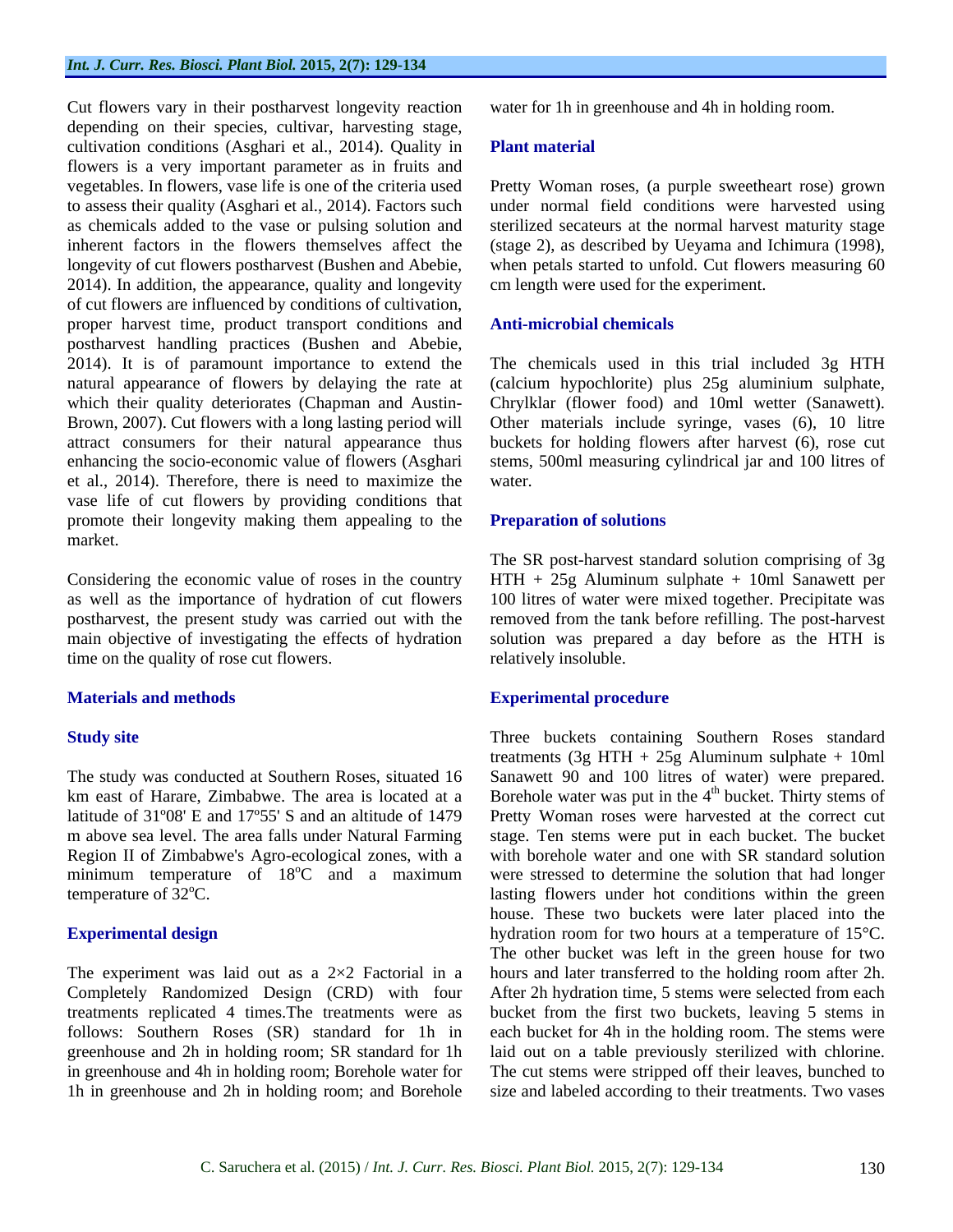which were previously disinfected with chlorine were each filled with 1 litre of borehole water. Five stems were put in each vase. They were then placed in the cold room **Results and discussion**  $(3^{\circ}C)$  for 24h before vase life assessment.

Buckets containing postharvest solution in the green

basis. The data was analysed using GenStat statistical package, 14<sup>th</sup> Edition. Least significant difference (LSD)

was used to separate means at 5% significance level.

### **Results and discussion**

### **Effect of hydration time on rose petal openness**

house were filled with harvested rose stems. After There were significant differences (*p*<0.001) in number stipulated time of treatments, they were removed and of fully opened petals due to varying hydration times placed in the holding room (at 12°C) to hydrate before during postharvest handling of the flowers. Flowers being bunched, cut to size and put in vases. Each vase had treated with SR standard (1h) and hydrated for 2h had the 5 stems as the Chrysalklar (flower food) was added into the highest number (3.08) of fully open rose petals followed water. They were then randomly laid out in the laboratory. by flowers treated with SR standard (1h) and hydrated **Data analysis** for 4h had the least number (0.837) of open petals Numbers of fully open rose cut stems, half open stems, hydrated for 4h (1.772). However, there were no stems with *Botrytis* and bent necks, were taken on daily significant differences (*p*=0.127) in half petal openness for 4h. Flowers treated with borehole water and hydrated followed by flowers treated with borehole water and of rose flowers among the different treatments (Table 1).

| Tuble 1. Effect of hydration three on rose pean openhess.                                   |                   |                  |  |
|---------------------------------------------------------------------------------------------|-------------------|------------------|--|
| <b>Treatment</b>                                                                            | <b>Fully open</b> | <b>Half</b> open |  |
| SR standard (1h) 2h                                                                         | $3.080^a$         | $1.814^a$        |  |
| SR standard (1h) 4h                                                                         | $2.177^b$         | $1.789^{a}$      |  |
| Borehole water (1h) 2h                                                                      | $1.772^c$         | $1.726^{\circ}$  |  |
| Borehole water (1h) 4h                                                                      | $0.837^d$         | $1.654^{\rm a}$  |  |
| F. Prob                                                                                     | < 0.001           | 0.127            |  |
| <b>LSD</b>                                                                                  | 0.2691            | 0.2703           |  |
| $CV\%$                                                                                      | 12.6              | 15.6             |  |
| Means followed by a different superscript letter were significantly different at $p<0.05$ . |                   |                  |  |

**Table 1. Effect of hydration time on rose petal openness.**

Mupandanyama et al. (2014) where hydration time of 2h rose flowers increased petal openness under calcium hypochlorite (HTH), chlorine dioxide (Biox 5000) and tap water. The findings are also similar to Bahrehmand et al. (2014) who observed that flower opening was highest in stems under chemical postharvest treatments compared to untreated water. Less number of rose cut flowers in the half petal openness was noted. Hussen and Yassin (2013) reported that cut flowers can be greatly affected by the chemical composition of the vase solution. Failure of the stems to bloom can also be attributed to genetic traits of pulsing solutions and hydration period.

### These findings are similar to those reported by **Effect of hydration time on** *Botrytis* **incidence of cut rose flowers**

that flower (Mupandanyama et al., 2014). Moreover, lowest number of roses affected by *Botrytis* (Fig. 1). Bayleyegn et al. (2012) reported that maximum flower There was also significant interaction (*p*<0.05) between bud opening of 'rose cut flowers' depends on the type of hydration time and hydration solution on mean Hydration time had a significant effect  $(p<0.001)$  on *Botrytis* incidence of cut rose flowers among flowers treated with different postharvest methods. Borehole water of 1h in greenhouse and 4h in holding room treatment recorded the highest number of flowers affected by *Botrytis*, followed by SR standard 1h in greenhouse and 4h in holding room with a slight difference with borehole water of 1h in greenhouse and 2h in holding room whereas SR standard solution of 1h in greenhouse and 2h in holding room recorded the *Botrytis* incidence.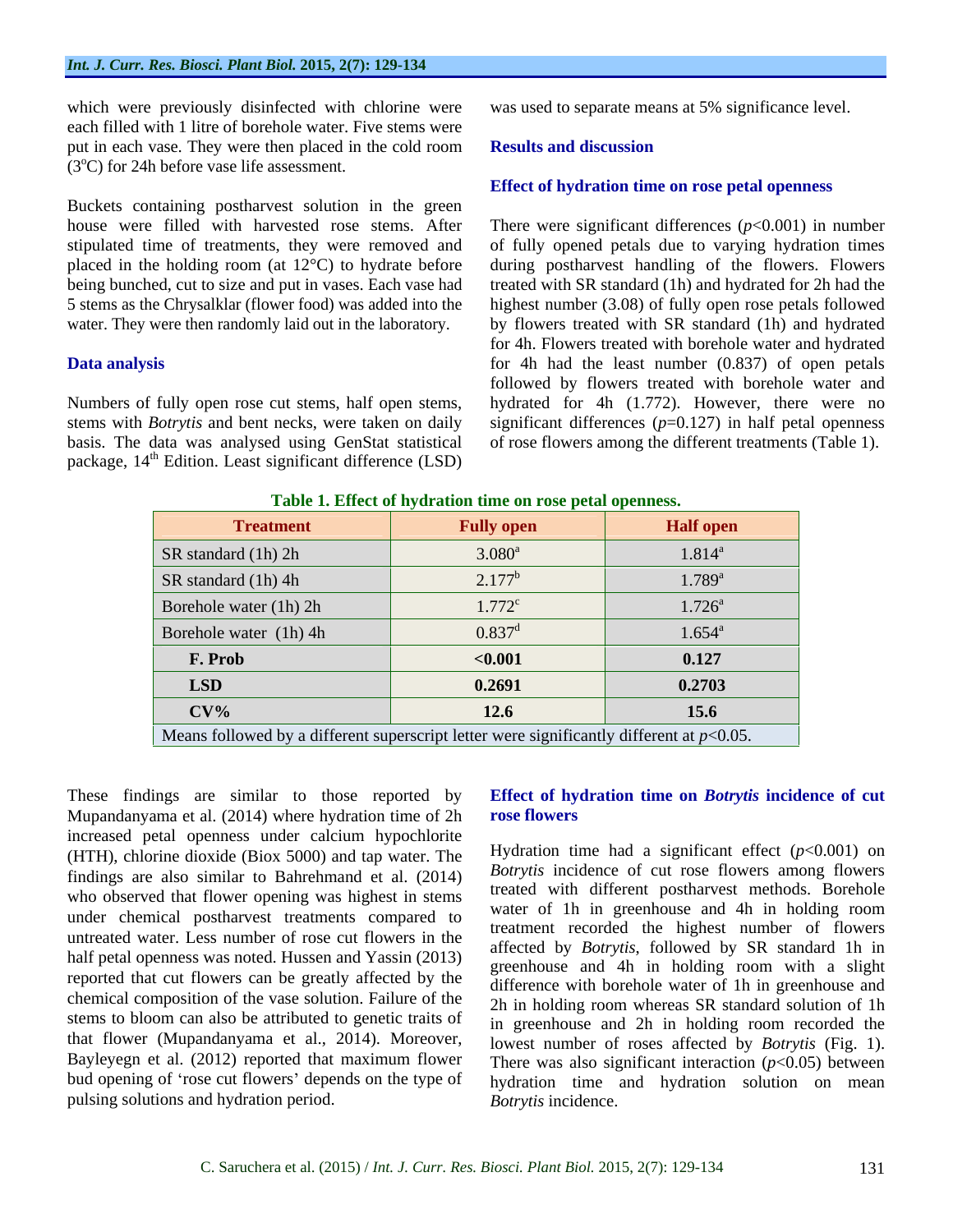

increase in the hydration time. These results are consistent level on roses depended on the storage period and solutions had different effect on *Botrytis* incidence level, those treated with HTH. The results are also similar to what was reported by Hatami et al. (2013) who observed

*Botrytis* incidence in the cut rose flowers increased with an highest bacterial counts on the control treatment, distilled and in line with Bayleyegn et al. (2012) and Reid (2005) hydration periods in water promote humid conditions who noted a similar trend where the *Botrytis* incidence which highly favour germination of *Botrytis* spores decreased with decreasing storage period. The pulsing who reported that if cut stems are left inside water with HTH having least disease incidence as compared to favour and activate germination of spores. A higher borehole water. These results are in agreement with incidence of *Botrytis* observed in cut flowers held in Mupandanyama et al. (2014) who observed that tap water borehole water can be attributed to the fact that borehole at 4h hydration time was the most susceptible treatment as water has no chemical components to eliminate *Botrytis*  it recorded the higher number of stems with *Botrytis* than spores. *Botrytis* spores observed in cut stems treated with water. This can be attributed to the fact that longer (Bissett, 2002). This is consistent with OMAFRA (2012) solutions, *Botrytis* spores grow rapidly since wet conditions HTH can be due to the fact that HTH dissociates faster (Bissett, 2002) hence encourages fungal sporulation.

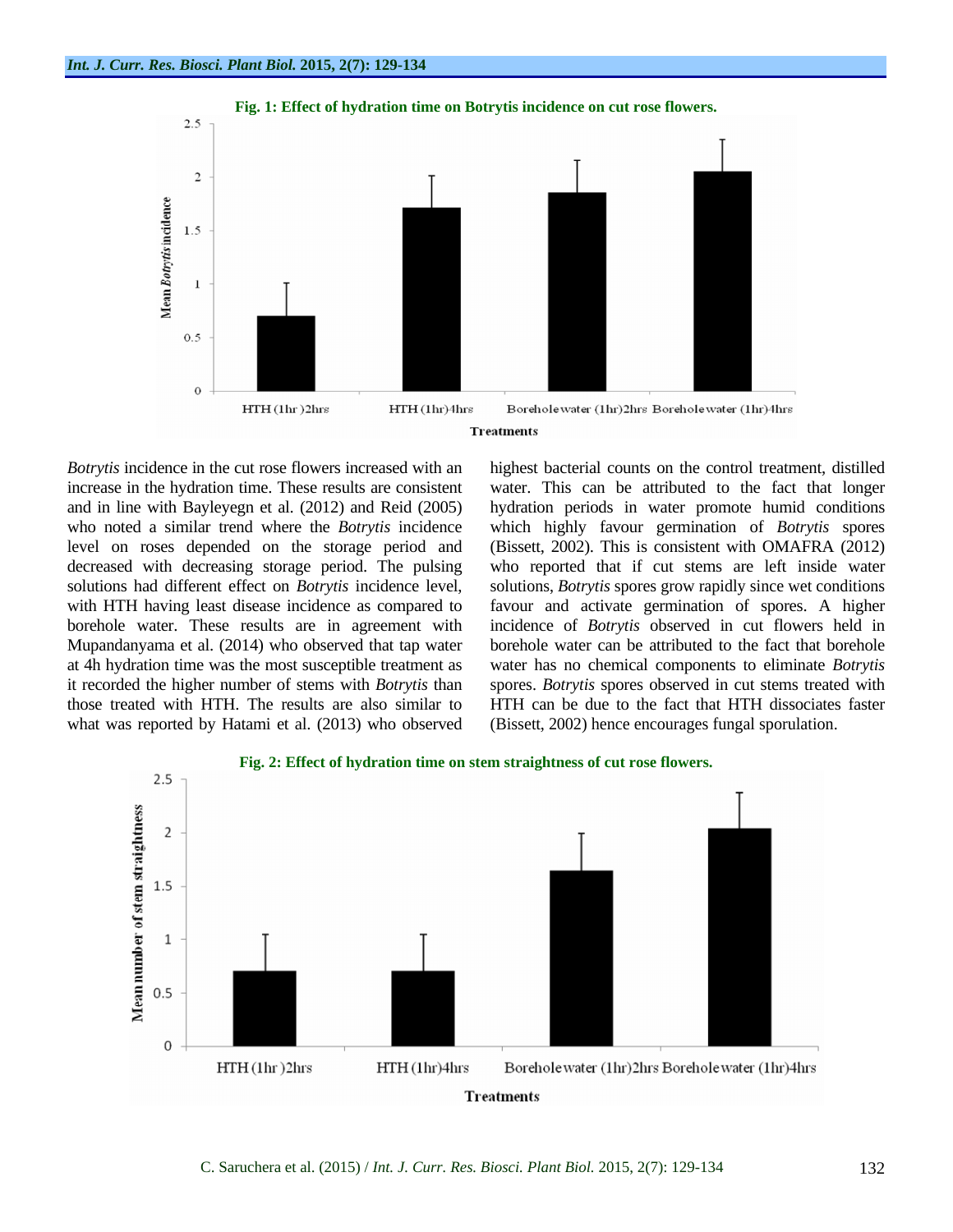There were significant differences  $(p<0.05)$  in stem straightness among the different treatments. Borehole Bayleyegn, A., Tesfaye, B., Workneh, T. S., 2012. water of 1h in greenhouse and 2h in holding room had the highest number of rose cut flowers with straight stems. Both SR standard recorded the least similar number of roses with straight stems of cut rose flowers. There was also an interaction between Bissett, J.L., 2002. *Botrytis* Control in Roses Trial hydration time and hydration solution on stem straightness of rose cut flowers with stems held in Bushen, E. M., Abebie, B., 2014. Pulsing of hydration room for 4h having a higher number of straight stems that those held at 2h. on vase life of cut rose (*Rosa hybrida* L.) flowers.

The highest number of straight stems held in borehole water can be attributed to the fact that the water was most likely not to have been contaminated by and plant cuttings. <http://www.freepatentsonline.com> microorganisms. McIntosh (2012) reported that bent necks are physiological disorders of cut stems caused by air emboli, bacterial plugging and subsequent poor water flow into the bloom. Ranwala (2009) also reported that 59-143.

Use of SR standard and borehole water in 2h enhances 144-151. quality of flowers compared to those from a 4h period. Hussen, S., Yassin, H., 2013. Review on the impact of Moreover, SR standard solution of 1h in greenhouse and 2h in holding room at 20 ppm concentration had positive effects on rose openness, stem straightness and control of Korban, S.S., Gasic, K., Li, X., 2007. Rose (*Rosa Botrytis* incidence compared to borehole water. Keeping the flowers for 1h in the greenhouse and 2h in the holding room helps maintain quality characteristics of Maguvu, T., Muzemu, S., Mushayabasa, T., Chitamba,

The authors thank the management and staff of Southern Roses for the provision of necessary resources for the <Flowers/a/Stop-Bent-Neck-On-Roses.htm>). Accessed  $\alpha$  experiment.  $16/07/2014$ .

Asghari, R., Salari, A., Gharehdaghi, S., 2014. Effect of pulsing solution and packaging type under

- **Effect of hydration time on stem straightness of cut rose flowers rose rose rose rose rose rose rose rose rose rose rose rose rose rose rose rose rose** *rose rose rose rose rose rose rose rose rose <i>rose* Bahrehmand, S., Razmjoo, J., Farahmand, H., 2014. Effects of nano-silver sucrose applications on cut flower longevity and quality of tuberose (*Polianthus tuberoses*). Int. J. Hortic. Sci. Technol. 1(1), 67-77.
	- Effects of pulsing solution, packaging material and passive refrigeration storage system on vase life and quality of cut rose flowers. Afr. J. Biotechnol. 11(16), 3800-3809.
	- 2002/1. Flora Marketing Cyclostyled Report. p.3.
	- carbohydrates, biocides, and ethylene action inhibitor Afr. J. Agric. Sci. Technol. 2(2), 71-83.
	- Chapman, K. D., Austin-Brown, S. L., 2007. Methods for extending the freshness of cut flowers, ornamental trees accessed 13 June, 2015.
	- Halevy, A.H., Mayak, S., 1981. Senescence and postharvest physiology of cut flowers. Hort. Rev. 3, 59-143.
- hydration of cut flowers in solutions results in improved Hatami, M., Hatamzadeh, A., Ghasemnezhad, M., flower quality. Ghorbanpour, M., 2013. The comparison of **Conclusion** and silver nitrate  $(AgNO<sub>3</sub>)$  to extend the vase life of antimicrobial effects of silver nanoparticles (SNP) 'Red Ribbon' cut rose flowers. Trakia J. Sci. 11(2), 144-151.
	- different vase solutions on the postharvest life of rose flower. Int. J. Agric. Res. Rev. 1(2), 13-17.
	- *hybrida* L.). In: Wang, K (Ed.). Methods Mol. Biol. 344, 351-358.
- rose cut flowers. J., 2013. Effects of different pulse solutions on vase Acknowledgement Agron. Agron. Agric. Res. 3(5), 10-13. life and quality of roses (*Rosa hybrida* L.). Int. J.
	- McIntosh, J. 2012. Stop bent necks on roses. [\(http://flowers.about.com/od/Special-Occasion-](http://flowers.about.com/od/Special-Occasion-) 16/07/2014.
- **References** 2014. Evaluation of Biox 5000 (chlorine dioxide) Mupandanyama, G.T., Mushayabasa T., Chitamba, J. and HTH (calcium hypochlorite) on the quality and vase life of *Rosa hybrida* L. cv. Frisco. Ann. Biol. Res. 5(10), 29-34.
	- exogenous ethylene on physiological characteristics OMAFRA, 2012. Guide to Greenhouse Floriculture and post harvesting quality of cut roses (*Rosa*  Production: Chapter 8 - Major Greenhouse Diseases. *hybrida*). Amer. Eur. J. Agric. Environ. Sci. 14(4), Publication 370, Ontario. [\(http://www.omafra.gov](http://www.omafra.gov). 329-335. on.ca/english/crops/pub370/pub370ch8.pdf).